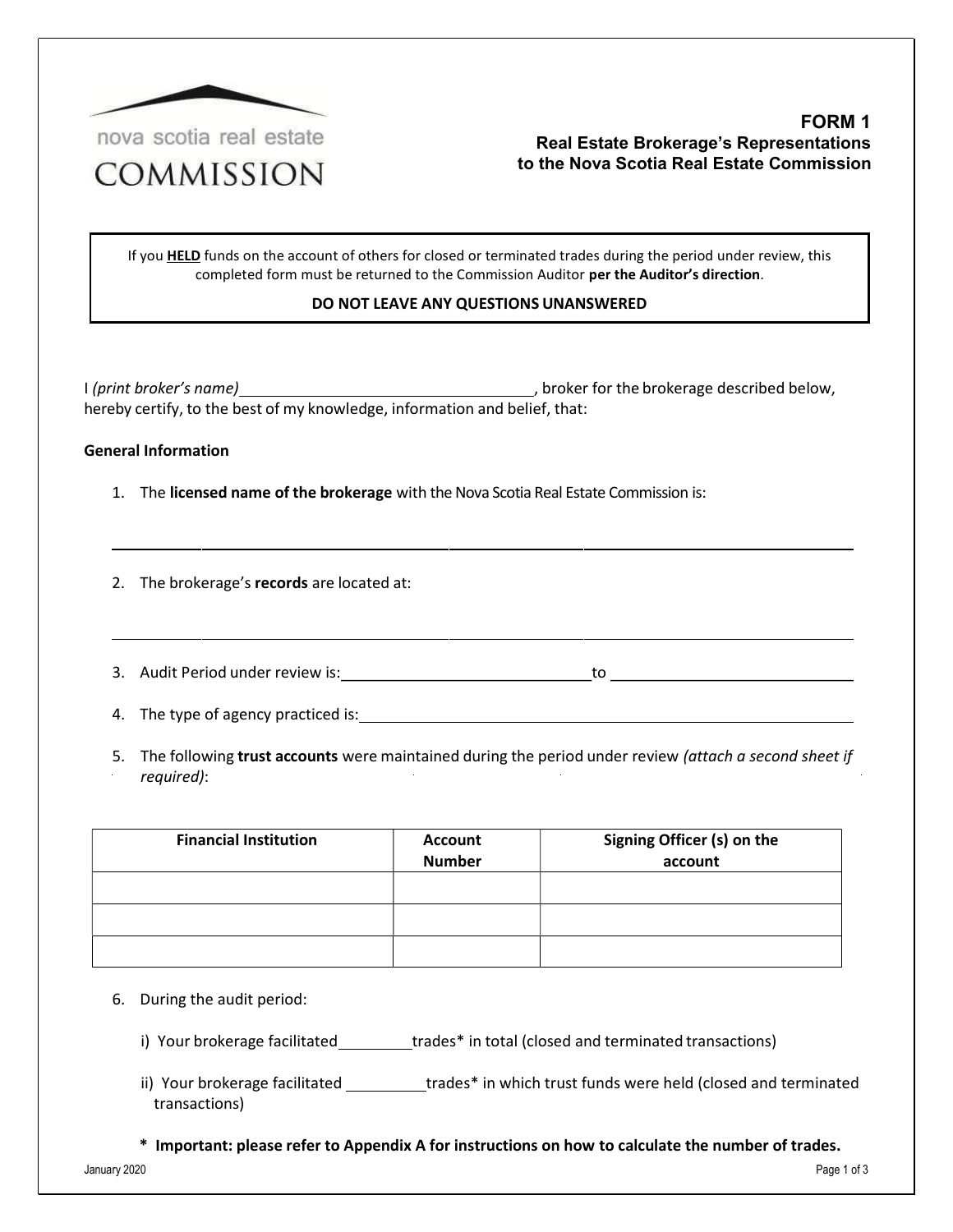| 7. The brokerage's trust records correctly reflect all the transactions up to the end of the period under |
|-----------------------------------------------------------------------------------------------------------|
| review and is supported by:                                                                               |

| Trust control ledger<br>а.<br>Monthly trust account bank reconciliations<br>b.<br>Monthly trust liability listings<br>c.<br>Individual trust records<br>d. |                                                                             | <b>OYES ONO</b><br><b>OYES ONO</b><br><b>OYES ONO</b><br><b>OYES ONO</b> |
|------------------------------------------------------------------------------------------------------------------------------------------------------------|-----------------------------------------------------------------------------|--------------------------------------------------------------------------|
| the licensed brokerage name                                                                                                                                | 8. All trust account records, including cheques and bank statements reflect | OYES ONO                                                                 |
| 9. Were there any trust shortages during the audit period?                                                                                                 |                                                                             | <b>OYES ONO</b>                                                          |

(a) If yes, were they rectified? Please explain and provide details:

 $\overline{\phantom{a}}$ 

 $\overline{a}$